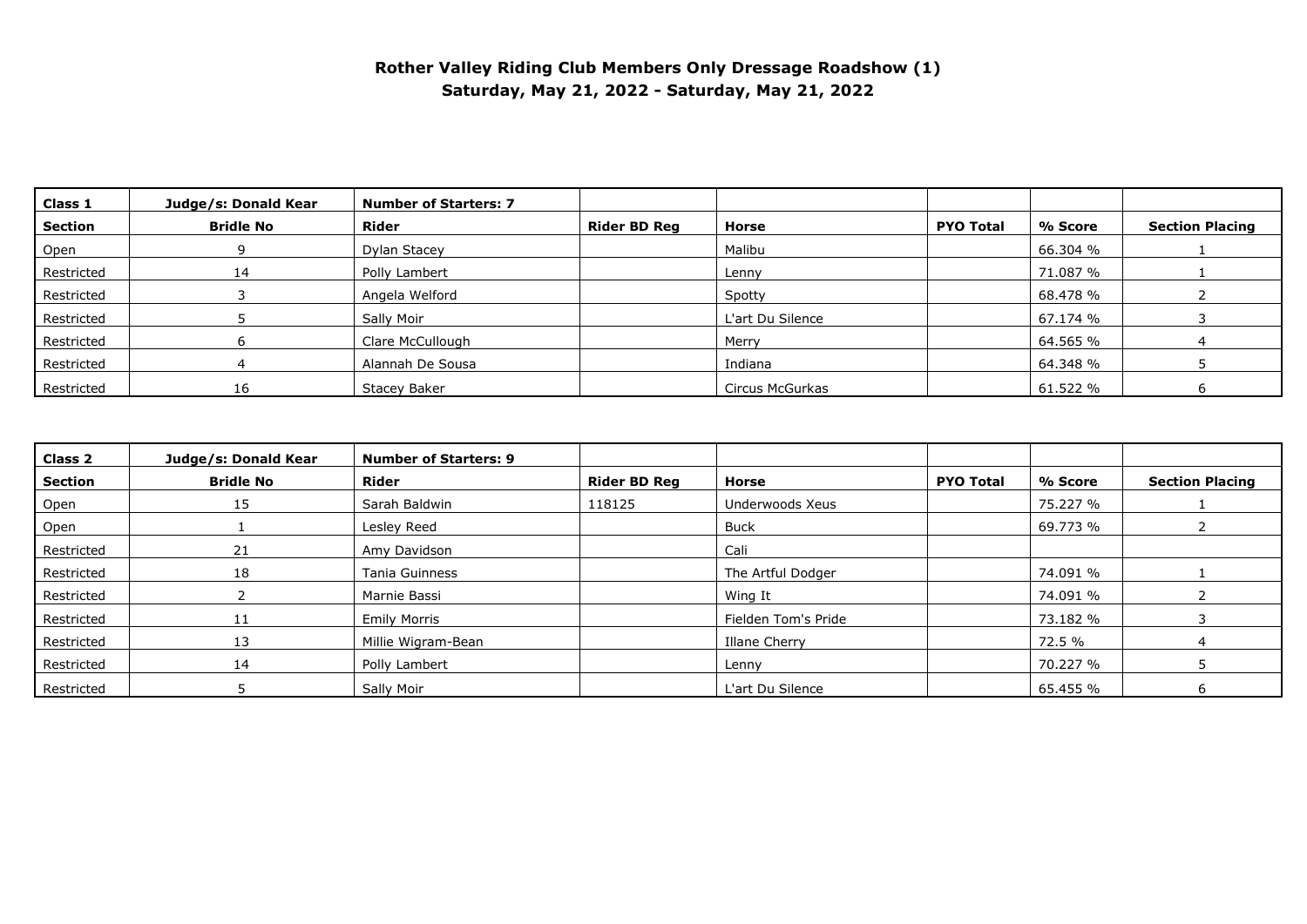## **Rother Valley Riding Club Members Only Dressage Roadshow (1) Saturday, May 21, 2022 - Saturday, May 21, 2022**

| Class 3    | Judge/s: Donald Kear | <b>Number of Starters: 9</b> |                     |                        |                  |          |                        |
|------------|----------------------|------------------------------|---------------------|------------------------|------------------|----------|------------------------|
| Section    | <b>Bridle No</b>     | Rider                        | <b>Rider BD Reg</b> | Horse                  | <b>PYO Total</b> | % Score  | <b>Section Placing</b> |
| Open       | 19                   | Sheila Barbour               | 1913618             | Aneisidora Ruby Lights |                  |          |                        |
| Open       | 15                   | Sarah Baldwin                | 118125              | Underwoods Xeus        |                  | 74.231 % |                        |
| Open       |                      | Lesley Reed                  |                     | <b>Buck</b>            |                  | 70.385 % |                        |
| Open       |                      | Kate Gale                    |                     | Coco                   |                  | 57.308 % |                        |
| Restricted |                      | <b>Emily Morris</b>          |                     | Fielden Tom's Pride    |                  | 77.115 % |                        |
| Restricted |                      | Marnie Bassi                 |                     | Wing It                |                  | 75.385 % |                        |
| Restricted | 18                   | <b>Tania Guinness</b>        |                     | The Artful Dodger      |                  | 75.192 % |                        |
| Restricted |                      | Phoebe Gale                  |                     | Purdy                  |                  | 74.231 % |                        |
| Restricted | 13                   | Millie Wigram-Bean           |                     | Illane Cherry          |                  | 72.692 % |                        |

| Class 4 | Judge/s: Donald Kear | <b>Number of Starters: 5</b> |                     |                        |                  |          |                        |
|---------|----------------------|------------------------------|---------------------|------------------------|------------------|----------|------------------------|
| Section | <b>Bridle No</b>     | <b>Rider</b>                 | <b>Rider BD Reg</b> | Horse                  | <b>PYO Total</b> | % Score  | <b>Section Placing</b> |
| N/A     | 19                   | Sheila Barbour               | 1913618             | Aneisidora Ruby Lights |                  |          |                        |
| N/A     | 10                   | Nicky Saint                  |                     | Dylan                  |                  | 71.304 % |                        |
| N/A     | 22                   | Beatrice Allaway             |                     | Halona II              |                  | 67.609 % |                        |
| N/A     |                      | Phoebe Gale                  |                     | Purdy                  |                  | 66.739 % |                        |
| N/A     |                      | Jenny Button                 |                     | Leon                   |                  | 66.522 % |                        |